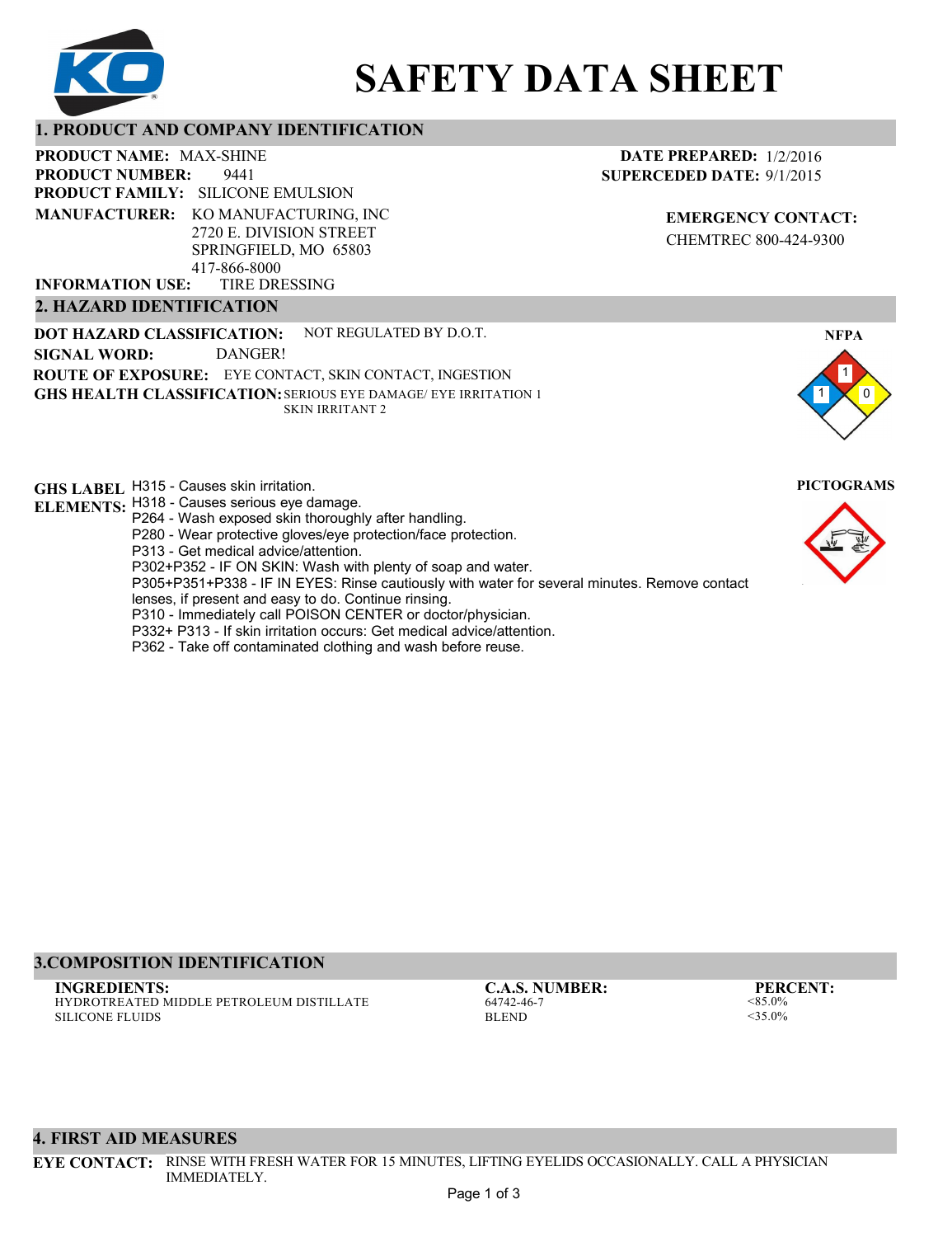## **4. FIRST AID MEASURES - CONTINUED**

**SKIN CONTACT:** RINSE WITH PLENTY OF FRESH WATER AND REMOVE CONTAMINATED CLOTHING IMMEDIATELY. CALL A PHYSICIAN IF IRRITATION PERSISTS.

**INGESTION:** RINSE MOUTH WITH FRESH WATER. DO NOT INDUCE VOMITING. CALL A PHYSICIAN IMMEDIATELY. IF CONSCIOUS, GIVE LARGE QUANTITIES OF WATER. DO NOT GIVE ANYTHING BY MOUTH IF UNCONSCIOUS.

**INHALATION:** IF OVERCOME BY EXPOSURE, REMOVE VICTIM TO FRESH AIR IMMEDIATELY. GIVE OXYGEN OR ARTIFICIAL RESPIRATION AS NEEDED. CALL A PHYSICIAN IMMEDIATELY.

## **5. FIRE FIGHTING MEASURES**

**FLAMMABLE PROPERTIES:** NON FLAMMABLE.

**FLASH POINT:** >200 F

**SUITABLE EXTINGUISHING MEDIA:** DRY CHEMICAL, FOAM OR CARBON DIOXIDE.

**UNSUITABLE EXTINGUISHING MEDIA:** NOT ESTABLISHED.

**SPECIFIC HAZARDS ARISING** NONE KNOWN.

**FROM THE CHEMICAL:**

**PROTECTIVE EQUIPMENT AND PRECAUTIONS FOR FIREFIGHTERS:** APPPROVED) AND FULL PROTECTIVE GEAR. WEAR SELF-CONTAINED BREATHING APPARATUS (PRESSURE DEMAND MSHA/NIOSH

## **6. ACCIDENTAL RELEASE MEASURES**

**PERSONAL PRECAUTIONS:** AVOID CONTACT WITH EYES AND SKIN. SPILL AREA MAY BE SLIPPERY. WEAR PROPER PROTECTIVE EQUIPMENT WHEN DEALING WITH RELEASE.

**ENVIRONMENTAL PRECAUTIONS:** CONTAIN SPILL TO AVOID RELEASE TO THE ENVIRONMENT. KEEP CONTAINER TIGHTLY CLOSED WHEN NOT IN USE.

**METHODS FOR CONTAINMENT** COLLECT FOR DISPOSAL USING AN INERT ABSORBENT MATERIAL AND TRANSFER TO A **AND CLEAN-UP:** CONTAINER FOR REUSE OR DISPOSAL.

## **7. HANDLING AND STORAGE**

**HANDLING:** HANDLE WITH CARE AND AVOID CONTACT WITH EYES AND SKIN. ALWAYS WEAR PROPER CHEMICAL RESISTANT PROTECTIVE EQUIPMENT 29CFR1910.132-138. WASH THOROUGHLY AFTER HANDLING.

**STORAGE:** STORE IN A COOL, DRY PLACE. KEEP OUT OF REACH OF CHILDREN. KEEP LID TIGHTLY CLOSED WHEN NOT IN USE.

## **8. EXPOSURE CONTROLS/PERSONAL PROTECTION**

**ENGINEERING CONTROLS:** NONE REQUIRED UNDER NORMAL USE.

**EYE / FACE PROTECTION:** CHEMICAL SAFETY GLASSES.

**SKIN PROTECTION:** CHEMICAL RESISTANT GLOVES.

**THRESHOLD LIMIT VALUE (TLV):** NOT ESTABLISHED.

**AUTO-IGNITION TEMPERATURE:** NOT ESTABLISHED.

## **9. PHYSICAL AND CHEMICAL PROPERTIES**

**PHYSICAL STATE:** LIQUID. **APPEARANCE: ODOR: BOILING POINT: FREEZING POINT:** <32 F **SPECIFIC GRAVITY:** 0.85 **pH (1%): EVAPORATION RATE:** NOT ESTABLISHED. **FLASH POINT: LOWER FLAMMABILITY/EXPLOSIVE LIMIT:** NOT ESTABLISHED. **UPPER FLAMMABLE/EXPLOSIVE LIMIT:** NOT ESTABLISHED. NOT ESTABLISHED. 7.0  $>200$  F CLEAR BLUE LIQUID. PINA COLADA SCENT. **VISCOSITY: REALITIVE DENSITY:** 7.1 LBS./GL. **SOLUBILITY: VAPOR PRESSURE:** NOT ESTABLISHED. **VAPOR DENSITY:** NOT ESTABLISHED. **DECOMPOSITION** NOT ESTABLISHED. **TEMPERATURE: PARTICAL COEFFICIENT:** NOT ESTABLISHED. **N-OCTANOL/WATER** NOT ESTABLISHED. INSOLUBLE.